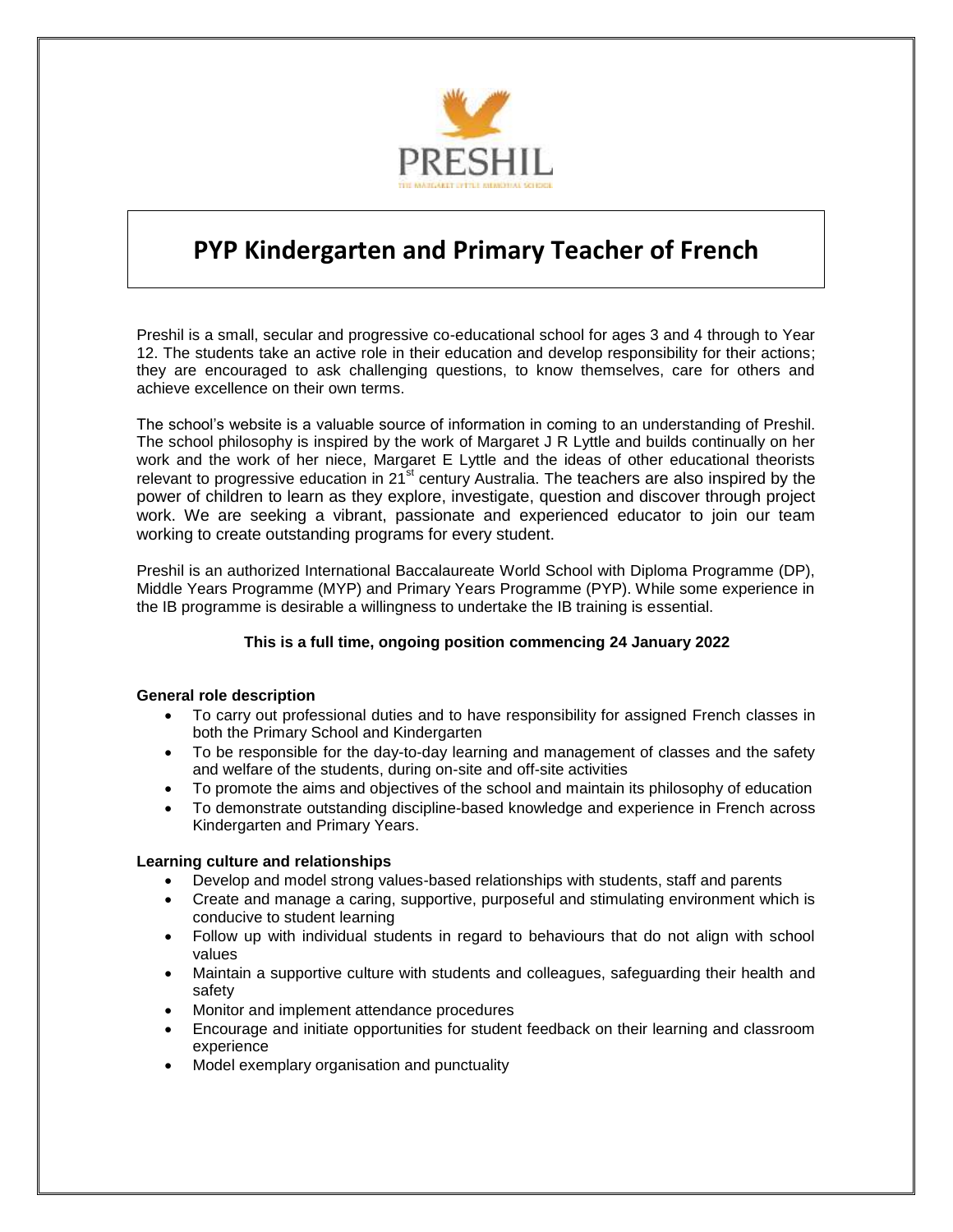## **Planning and development of programs and policies**

- Participate in all required school meetings, parent evenings and whole school training events
- Contribute to the development and co-ordination of a particular area of the curriculum
- Ensure that school policies are reflected in daily practice

## **Learning and teaching**

- Plan and deliver effective teaching and learning programs that align with the school philosophy, the IB and national curriculum
- Identify clear teaching objectives and learning outcomes, with appropriate challenge and high expectations for all students
- Work with colleagues to team-teach as required, and participate in join Units of Inquiry where appropriate
- Ensure the differentiation and modification of learning to reflect different styles, abilities and interests
- Develop the social, emotional and cultural aspects of students' learning
- Ensure students work to the best of their ability and that organisation and work habits are reviewed and developed in all classes

## **Learning programs**

- To document unit plans using Managebac to enable sharing of curriculum across the school and to develop scope and sequences for each subject
- Participate in the collaborative development and evaluation of curriculum, and monitor, through observation and evaluation, the effectiveness of the learning/teaching program
- Maintain up-to-date subject and pedagogical knowledge
- Select and use a range of different learning resources and equipment
- Supervise and support the work of teaching assistants, trainee teachers and newly qualified teachers

#### **Feedback on learning and assessment**

 Maintain a regular system of monitoring, feedback and assessment, record-keeping and reporting of students' progress, including the use of the Compass student management system

#### **Pastoral care and extra curricula – camps and activities**

- Participate in and organise co-curricular programs and activities that support the teaching program, such as excursions, social activities, sporting events, open days, performances, displays of student work, activities program and the school camps program
- Actively contribute to the wellbeing of students through mentoring and tracking of individual students, student forums, home groups and individual support

#### **Communication with parents**

- Initiate communication and consultation with parents on a regular basis over all aspects of their children's education – academic, social and emotional.
- Use a range of communication approaches including Compass, email, phone contact, web platforms and meetings
- Follow up with parents any concerns in regard to engagement, attendance, punctuality and behaviour.

#### **Professional development**

- Actively engage in ongoing professional development, maintaining a portfolio of training undertaken.
- Identify areas for improvement and development through an individual staff project
- Actively seek feedback on performance from colleagues, students and mentors
- Offer professional development to colleagues within and beyond the school
- Actively work to meet all AITSL professional standards
- Adhere to the school's professional Code of Conduct